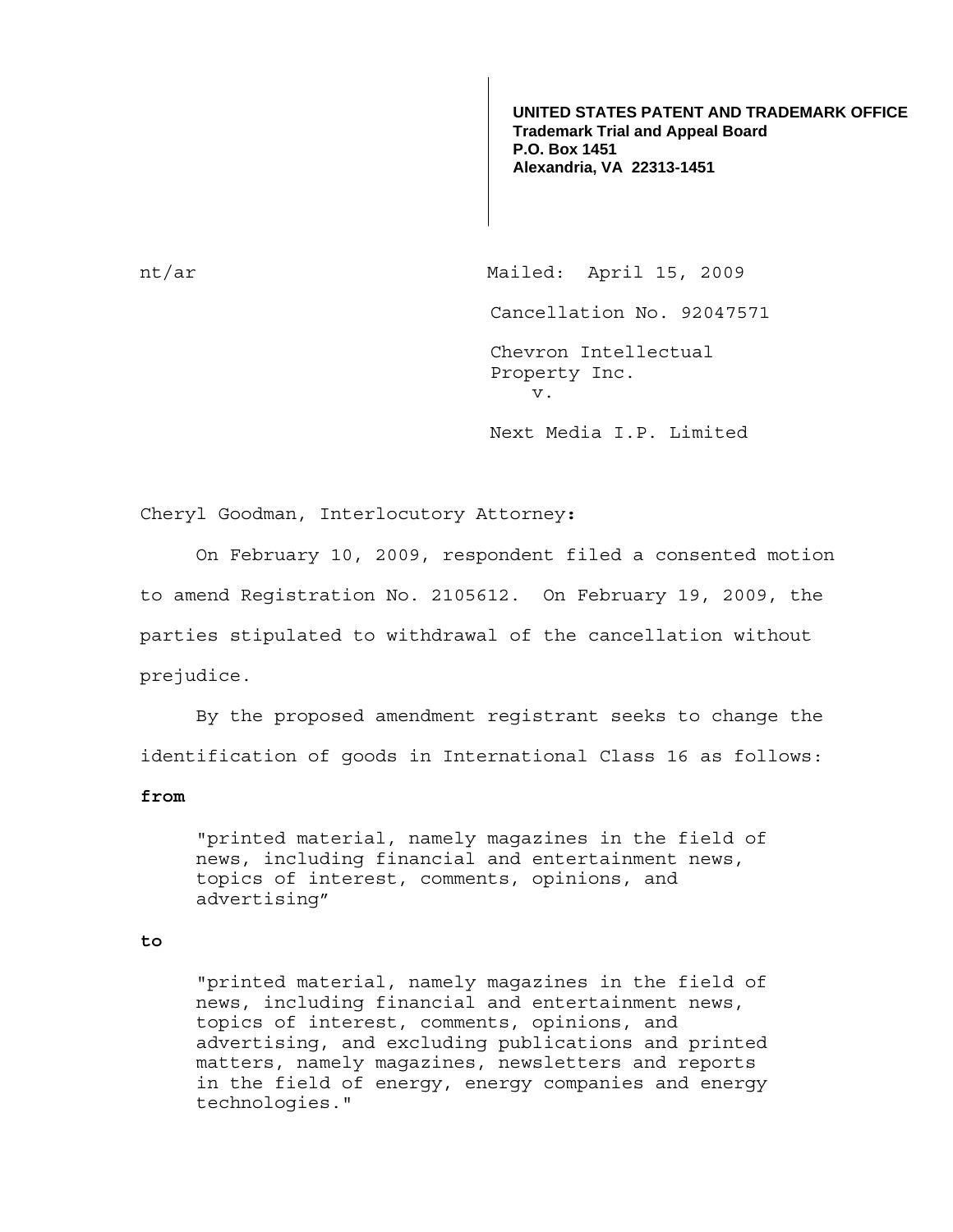While the amendment is clearly limiting in nature, and petitioner consents thereto as required under Trademark Rules 2.133(a) and 2.173(e), the appropriate fee has not been paid nor the required verification or declaration filed. See Trademark Rules 2.6(a)(11) and 2.173(b)(1) and (2).

 Accordingly, registrant is allowed until thirty days from the mailing date of this order to submit the appropriate fee and verification or declaration, failing which the proposed amendment will be given no further consideration.

 The Board presumes the stipulation to withdraw the notice of cancellation to be contingent on acceptance of the amendment. In view of the denial of the amendment, the contingency has not been met. Accordingly, the stipulation to withdraw will not be given effect at this time. If respondent submits the required fee and verification or declaration in support of the amendment, the amendment will be approved and entered and the stipulation to withdraw given effect.

Proceedings herein are otherwise suspended.

## **NEWS FROM THE TTAB**:

The USPTO published a notice of final rulemaking in the Federal Register on August 1, 2007, at 72 F.R. 42242. By this notice, various rules governing Trademark Trial and Appeal Board inter partes proceedings are amended. Certain amendments have an effective date of August 31, 2007, while most have an effective date of November 1, 2007. For further information, the parties are referred to a reprint of the final rule and a chart summarizing the affected rules, their changes, and effective dates, both viewable on